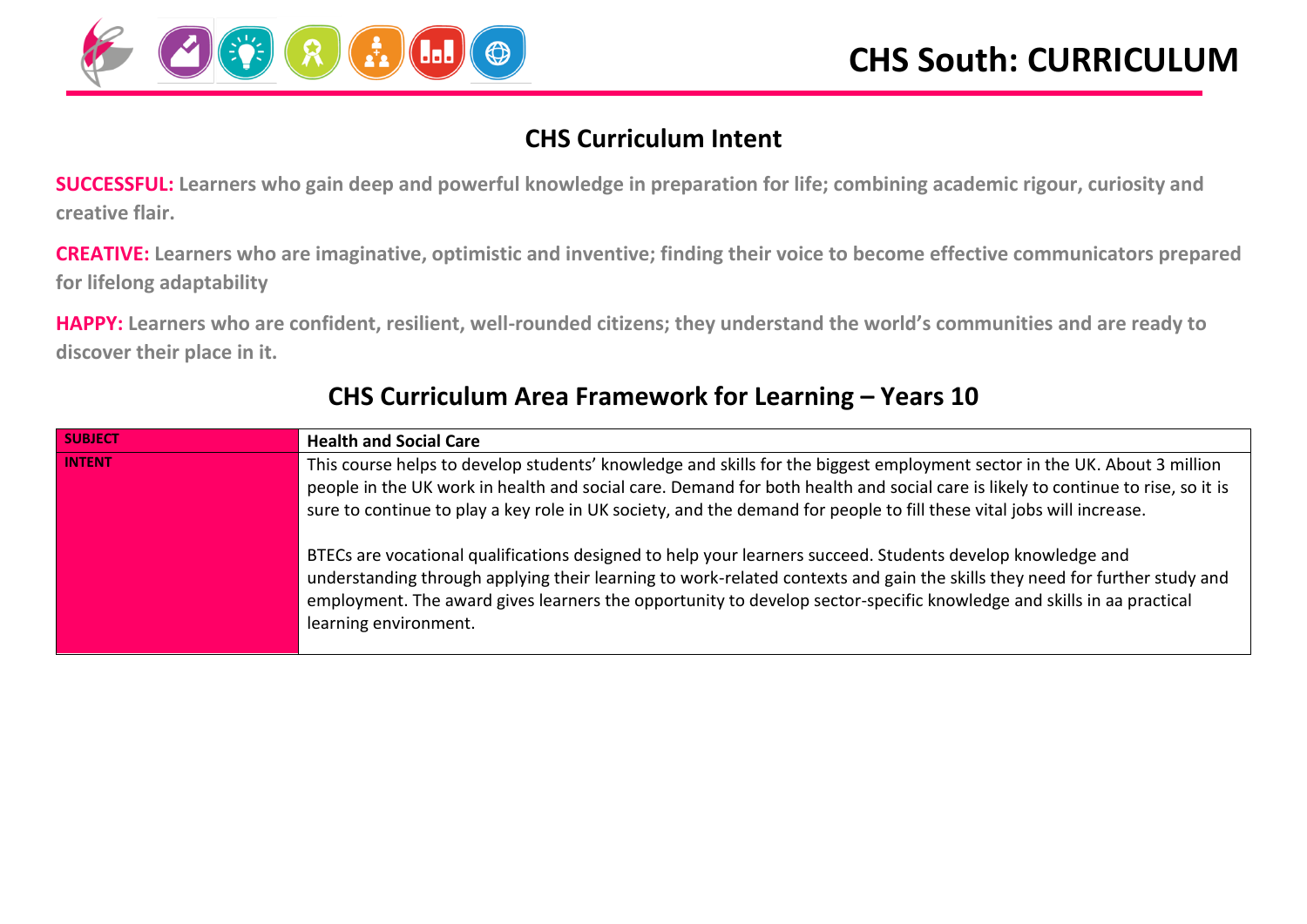

## **Department: Physical Education 2021-2022**

## **Subject: Health and Social Care**

| <b>Year Group</b>                     | 10                                                                                                                                                                                                                                                                                                                                                                                                                                                                                                                                                                                                                                                                                                                                                                                                                                                                                    |                                                                                                                                                                                                                                                                                                                                     |                                                                                                                                                                                                                                                                                                                                                                                 |                                                                                                                                                                                                                                                                                                                           |                                                                                                                                                                                                                                                                                                                           |                                                                                                                                                                                                                                                                                                                                                                                                                                  |
|---------------------------------------|---------------------------------------------------------------------------------------------------------------------------------------------------------------------------------------------------------------------------------------------------------------------------------------------------------------------------------------------------------------------------------------------------------------------------------------------------------------------------------------------------------------------------------------------------------------------------------------------------------------------------------------------------------------------------------------------------------------------------------------------------------------------------------------------------------------------------------------------------------------------------------------|-------------------------------------------------------------------------------------------------------------------------------------------------------------------------------------------------------------------------------------------------------------------------------------------------------------------------------------|---------------------------------------------------------------------------------------------------------------------------------------------------------------------------------------------------------------------------------------------------------------------------------------------------------------------------------------------------------------------------------|---------------------------------------------------------------------------------------------------------------------------------------------------------------------------------------------------------------------------------------------------------------------------------------------------------------------------|---------------------------------------------------------------------------------------------------------------------------------------------------------------------------------------------------------------------------------------------------------------------------------------------------------------------------|----------------------------------------------------------------------------------------------------------------------------------------------------------------------------------------------------------------------------------------------------------------------------------------------------------------------------------------------------------------------------------------------------------------------------------|
| <b>Rationale/</b><br><b>Narrative</b> | This course gives students the opportunity to study how people grow and develop over the course of their lives, from infancy to old age, and the factors that<br>may affect this, such as major life- changing events like marriage or parenthood. Students will learn how people adapt to these changes as well as the types of<br>support available to help them.<br>Students will also learn about the different health and social care services, and about 'care values' and their importance in making sure that the people who<br>use these services get the care they need. Students will demonstrate these care values practically. They will develop knowledge that underpins effective use of<br>skills, process and attitudes in the sector such as human growth and development, health and social care services, and factors affecting people's health and<br>wellbeing. |                                                                                                                                                                                                                                                                                                                                     |                                                                                                                                                                                                                                                                                                                                                                                 |                                                                                                                                                                                                                                                                                                                           |                                                                                                                                                                                                                                                                                                                           |                                                                                                                                                                                                                                                                                                                                                                                                                                  |
|                                       | <b>Autumn 1</b><br>(8 weeks)                                                                                                                                                                                                                                                                                                                                                                                                                                                                                                                                                                                                                                                                                                                                                                                                                                                          | <b>Autumn 2</b><br>(7 weeks)                                                                                                                                                                                                                                                                                                        | <b>Spring 1</b><br>(7 weeks)                                                                                                                                                                                                                                                                                                                                                    | <b>Spring 2</b><br>(5 weeks)                                                                                                                                                                                                                                                                                              | <b>Summer 1</b><br>(7 weeks)                                                                                                                                                                                                                                                                                              | <b>Summer 2</b><br>(7 weeks)                                                                                                                                                                                                                                                                                                                                                                                                     |
| <b>KNOWLEDGE</b>                      | Human growth and<br>development<br>Students will learn:<br>• The development of<br>Infants<br>• The development of<br>children<br>• The development of<br>adolescence<br>• The development of<br>adulthood<br>• The physical, social and<br>cultural, economic and<br>relationship factors that                                                                                                                                                                                                                                                                                                                                                                                                                                                                                                                                                                                       | Human growth and<br>development<br>Students will learn:<br>• To apply their<br>knowledge and<br>understanding of<br>component 1: LA.A<br>• To describe, compare<br>and assess the<br>development of their<br>chosen individual across<br>3 life stages-including<br>physical, intellectual,<br>social and emotional<br>development. | <b>Coping with Life</b><br>Students will learn:<br>• The physical events that<br>can impact on people's<br>physical, intellectual,<br>emotional and social<br>development<br>• The relationship events<br>that can impact on<br>people's physical,<br>intellectual, emotional and<br>social development<br>• The life circumstances<br>that can impact on<br>people's physical, | <b>Coping with Life</b><br>Students will learn:<br>• To apply their<br>knowledge and<br>understanding of<br>component 1: LA.B<br>• to discuss one life<br>event and discuss the<br>impact on two different<br>individuals including the<br>impact on their physical,<br>intellectual, emotional<br>and social development | <b>Coping with Life</b><br>Students will learn:<br>• To apply their<br>knowledge and<br>understanding of<br>component 1: LA.B<br>• to discuss one life<br>event and discuss the<br>impact on two different<br>individuals including the<br>impact on their physical,<br>intellectual, emotional<br>and social development | <b>Health and Social Care Services</b><br>and Values<br>Students will learn:<br>• The different types of health<br>and social care services<br>including primary, secondary<br>and tertiary care services.<br>• The different types of health<br>and social care services<br>including allied health<br>professionals, services for<br>children and young people,<br>children with specific needs and<br>adults and older adults |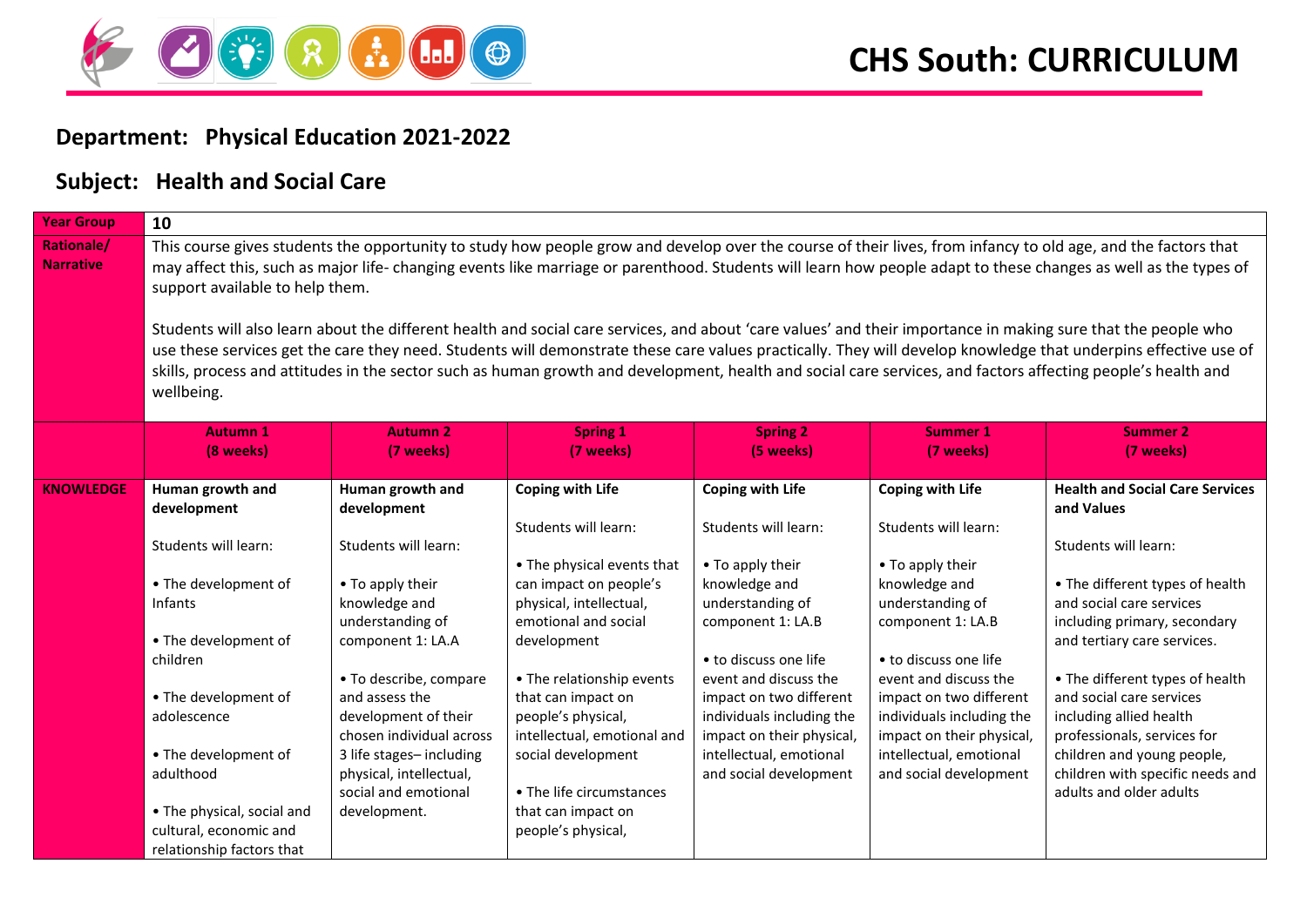

|                    | affect a person's growth<br>and development.                                                                                                                                                                                                                                                                                                                                                                                                                                                                                                                                                                                                                                           | • To describe, compare<br>and assess the physical,<br>social and cultural,<br>economic and<br>relationship factors<br>affecting their chosen<br>individual's growth and<br>development. | intellectual, emotional and<br>social development<br>• To apply their<br>knowledge and<br>understanding of the<br>physical, relationship, life<br>circumstances that can                                                                                                                                                                                                                                                                                                  |                                                                                                                                                                                                                                                         | • The role of social care<br>provided by relatives, friends<br>and neighbours.<br>• The different barriers that<br>prevent individuals accessing<br>health and social care services<br>including physical barriers;                                                                |
|--------------------|----------------------------------------------------------------------------------------------------------------------------------------------------------------------------------------------------------------------------------------------------------------------------------------------------------------------------------------------------------------------------------------------------------------------------------------------------------------------------------------------------------------------------------------------------------------------------------------------------------------------------------------------------------------------------------------|-----------------------------------------------------------------------------------------------------------------------------------------------------------------------------------------|---------------------------------------------------------------------------------------------------------------------------------------------------------------------------------------------------------------------------------------------------------------------------------------------------------------------------------------------------------------------------------------------------------------------------------------------------------------------------|---------------------------------------------------------------------------------------------------------------------------------------------------------------------------------------------------------------------------------------------------------|------------------------------------------------------------------------------------------------------------------------------------------------------------------------------------------------------------------------------------------------------------------------------------|
|                    |                                                                                                                                                                                                                                                                                                                                                                                                                                                                                                                                                                                                                                                                                        |                                                                                                                                                                                         | affect a person's growth<br>and development.                                                                                                                                                                                                                                                                                                                                                                                                                              |                                                                                                                                                                                                                                                         | sensory barriers; social and<br>cultural barriers; geographical<br>barriers; intellectual barriers;<br>resources barriers and financial<br>barriers.                                                                                                                               |
| <b>SKILLS</b>      | Skills:<br>• Identify, select and break down information.<br>• Analyse and interpret data.<br>• Compare development throughout the life stages<br>• Define terminology linked to the development of a<br>human across the lifespan<br>• Reflection and analysis of an individual.<br>• Empathise with an individual and the factors that<br>inhibit development<br>• Learn how to structure a written report that<br>addressed assessment criteria fluidly.                                                                                                                                                                                                                            |                                                                                                                                                                                         | Skills:<br>• Analyse and interpret data.<br>• Research and descriptive skills<br>• Apply knowledge and understanding<br>· Identify, select and break down key information.<br>. Define terminology linked to how individuals deal with life events.<br>• Assessment of an individual's life event.<br>• Empathise with an individual and the effect the particular life event has on an<br>individual.<br>• How to structure an interview and analyse support frameworks. |                                                                                                                                                                                                                                                         | Skills:<br>• Communication skills through<br>contact with care providers.<br>• Analysis of case studies,<br>researching and presenting<br>information about suitable<br>services.<br>• Define terminology linked to<br>health and social care services<br>· Written report skills. |
| <b>ASSESSMENTS</b> | <b>Component 1: LA.A</b><br>Internally assessed assignment worth 15%<br>Students will be introduced to the assignment for<br>Learning aim A: Understand human growth and<br>development across life stages and the factors that<br>affect it. Students will be assessed through the<br>production of a written report to illustrate how people<br>change over different life stages. Students must<br>identify the factors that affect development of their<br>chosen individual across the 3 life stages linking to<br>physical, social/cultural and economic factors. To<br>conclude the component students must assess how<br>the impact of factors has changed over different life |                                                                                                                                                                                         | <b>Component 1: LA.A</b><br>IV date - 19 <sup>th</sup> January 2022 (Spring1.wk2)<br>Resub date - 2 <sup>nd</sup> February 2022 (Spring 2.wk1)<br><b>Component 1: LA.B</b>                                                                                                                                                                                                                                                                                                |                                                                                                                                                                                                                                                         | <b>Component 2: LA.A</b><br><b>Health and Social Care Services</b><br>and Values<br>Internally assessed assignment                                                                                                                                                                 |
|                    |                                                                                                                                                                                                                                                                                                                                                                                                                                                                                                                                                                                                                                                                                        |                                                                                                                                                                                         | Internally assessed assignment worth 15%<br>Students will explain how two individuals adapted to the same life event in their<br>presentation. Students assess the life event and the similarities and differences<br>between the two individuals. To conclude the component students will assess the<br>value of support in the individual's adaptation to the life event.<br>HAND OUT - 16th February 2022 (Spring 1.wk7)<br>HAND IN - 23rd March 2022 (Spring 2. wk4)  | worth 15%<br>Research into Health and Social<br>Care services categorizing into<br>primary, secondary and tertiary<br>providers. Students will explain<br>how health and social care<br>services meet the needs of<br>individuals Students will explain |                                                                                                                                                                                                                                                                                    |
|                    | stages with examples and comparisons.                                                                                                                                                                                                                                                                                                                                                                                                                                                                                                                                                                                                                                                  |                                                                                                                                                                                         | IV date $-20^{th}$ April 2022 (Summer 1.wk1)                                                                                                                                                                                                                                                                                                                                                                                                                              |                                                                                                                                                                                                                                                         | how barriers could affect the                                                                                                                                                                                                                                                      |